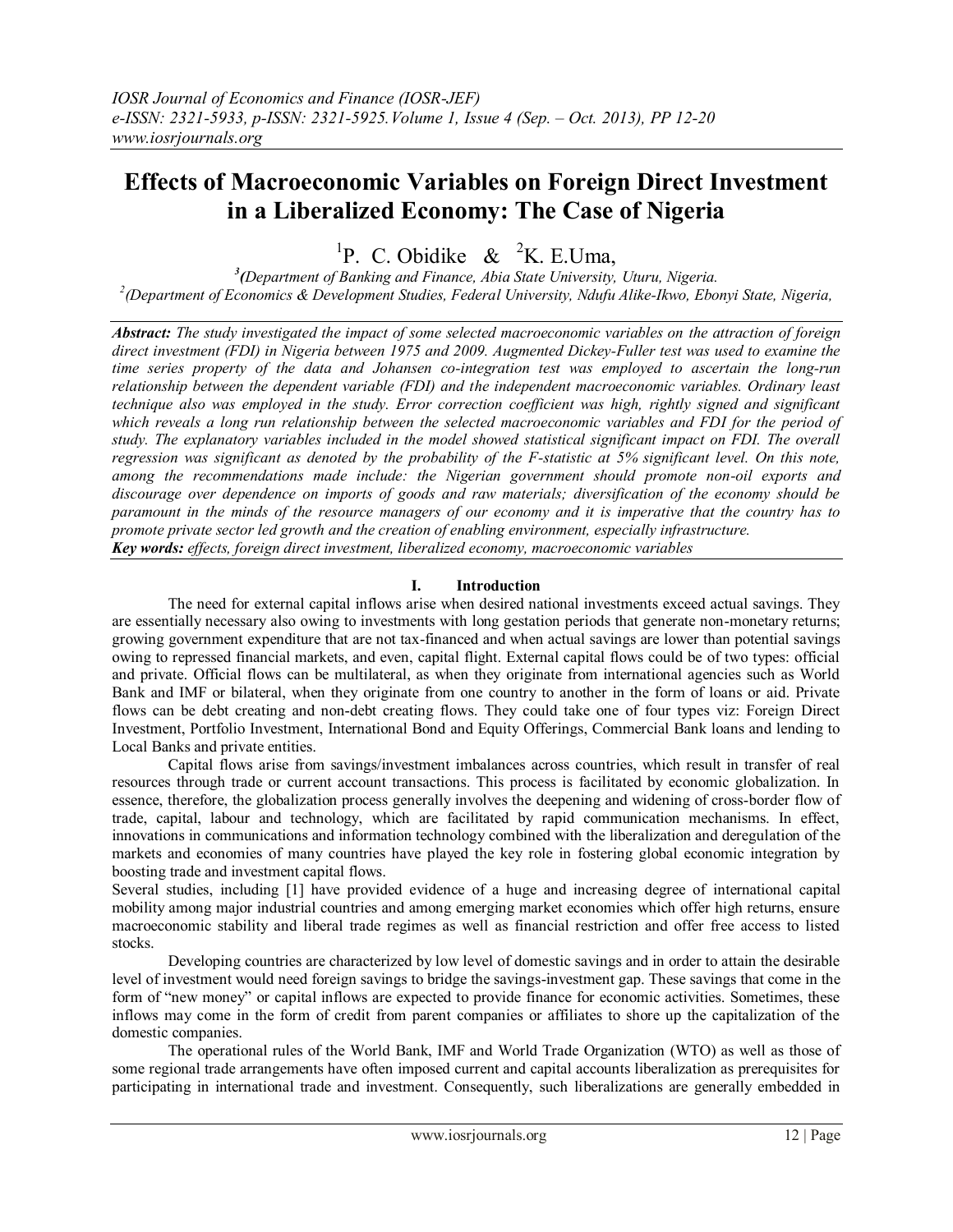international standards and codes as best practices expected of developing countries engaging in inter-governmental and non-governmental international relations.

 Over the last three decades, developing countries have taken advantage of the opportunities offered by globalization to enhance their rapid and sustainable growth as well as rapid integration into the global economy. This has triggered phenomenal increase in international financial transactions.

Globalization as a process is one of those dynamic and significant elements of growth in international capital flows which arise from capital account liberalization. Globalization is therefore often seen as an inevitable path to economic development for developing countries. Emerging and developing economies have always been advised to open up to foreign capital flows through the liberalization of the capital account transactions. This is based on the premise that liberalizing capital account would permit financial resources to flow from capital surplus countries, where expected returns are low, to capital deficit countries where expected returns are high. These can be well achieved by capital account liberalization which is a systematic and progressive removal of administrative and legal restrictions on international capital transactions and the implementation of various macroeconomic policy reforms. Stronger inflows would be realized as international investors and residents who had placed their capital abroad react to the improved investment environment.

 Experience has shown that some countries in Asia, notably, South Korea, Taiwan and Hong Kong in part financed their economic development with foreign capital. Even the developments in Central and Eastern Europe, have given credence to the importance of foreign capital flow in economic development of nations. Capital inflows in those emerging European countries generated multiplier effects and enhanced the level of output and domestic savings.

There is a wide spread acceptance among economists that successful capital account liberalization should be preceded by macroeconomic stabilization, domestic financial sector reform, current account liberalization and prudential regulation of the financial sector {[2], [3] [4], [5] [6]}.

 Capital account liberalization is a necessary strategy for attracting foreign private capital flows. [7], [8] suggest that liberalization of capital account would lead to global economic efficiency and facilitate the allocation of world savings to those who are able to use them most productively. It is argued that developing countries can only benefit from large capital inflows when they formulate and implement sound macroeconomic, fiscal, banking, capital market policies and some other institutional and regulatory reforms. As argued by [9], the major benefits of capital account liberalization to developing countries may be obtained not from its direct contribution to increased (GDP) growth or reduced consumption volatility, but rather from its capacity to provide a set of "collateral" benefits of facilitating the transfer of managerial, technological know-how and capital accumulation. The liberalization of these transactions is expected to improve a country's balance of payments, smoothen temporary shocks on income and consumption, reduce borrowing costs and spur economic growth.

 The Nigerian Investment Promotion Commission Act No.16 of 1995 was primarily established to give mandate for the promotion of foreign private investment in the country. In the same year, the Foreign Exchange Monitoring and Miscellaneous Act No 17 were promulgated to complement that of No 16. The recent banks consolidation which brought the existing banks from 89 to 24 mega banks through liquidation, merger and acquisition, institutional reforms, due process, corporate governance, legal documentation, market development, financial education, training of market operators, among others were also in place. In spite of these liberalization reforms, not much foreign capital is attracted to Nigeria for development purposes.

 This is unlike what obtained in the Asian countries of South Korea, Taiwan, Hong Kong, Malaysia, Indonesia and Thailand. Capital flow to these countries have been on the increase from 1986, averaging 30 percent, between 1986 and 1994, climbing up to 97.3 percent in 1995. Over the same period, capital inflow of just 3.7 percent went to sub – Saharan Africa while only a trickle of 1.6 percent to Nigeria [10]. Flows to Sub-Saharan Africa (SSA) as at 1987 have not been more than 9.75 percent. For Nigeria, there has been a steady fall from the level of 7.3 percent in 1989 to 1.56 percent in 1994, between 1997 and 2001 it averaged 27.1 percent and in 2005, it was 17.9 percent [11]. In view of this, the study goes to evaluate empirically the impact of macroeconomic variables in the liberalized capital account and the attraction of foreign direct Investment – FDI in Nigeria

 But, in spite of Nigeria's sound, robust and improved macroeconomic, fiscal, capital market policies, banking and domestic financial sectors reforms and overhaul, various institutional changes, government policy reversals and prudential regulations of regulatory bodies, there has been no appreciable change in the inflow of Foreign Direct Investment (FDI) in Nigeria. All these could not change or increase the amount of Foreign Direct Investment in Nigeria. To this end, an evaluation of the efficiencies and effectiveness of some major macroeconomic variables for the promotion and maximization of capital inflow through the liberalization of Nigeria's capital and financial transactions will be the focus of this study.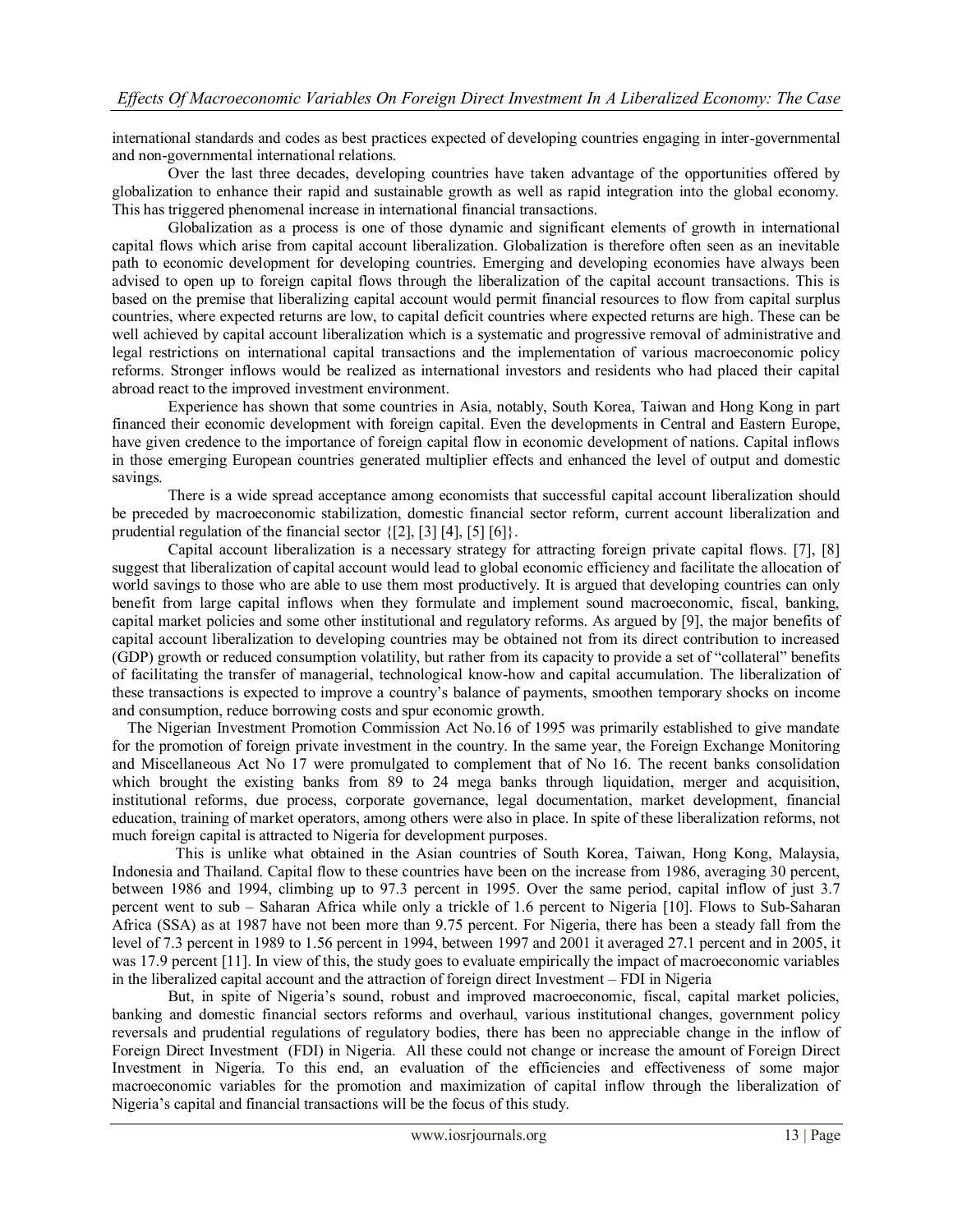The main objective of this study is to evaluate the effectiveness of the macroeconomic variables in the liberalized capital account on the attraction of Foreign Direct Investment (FDI) in Nigeria between 1975 and 2009. The paper will be presented in this order: section one focuses on review of literature; sources, nature of data and methodology will constitute section two; section three will dwell on result presentation and discussion while the last section four is recommendations and conclusion.

#### **II. Review Of Literature**

The concept of capital account is best understood in the context of a country's balance of payments (BOP). A country's BOP is a record of transactions between its residents and non-residents. The BOP has two major accounts namely the current and the capital accounts. The current accounts transactions include trade in goods (visible), trade in services (invisibles), payments of factor incomes (dividends, interest and migrants' remittances from earnings abroad) and international transfers (gifts). The capital account records transactions, which do not involve the receipt of income, but change the form in which assets are held.

 Capital Account Liberalization (CAL) is the process of removing restrictions from international transactions related to the movement of capital. It can involve the removal of controls on both domestic residents' international financial transactions and investments in the home country by foreigners. Liberalization can apply to both inflows and outflows of capital. [12] points that capital account liberalization in a generic sense is about allowing capital to flow freely into and out of a particular country. This connotes a deliberate policy that allows domestic businesses to borrow from foreign banks, foreigners are allowed to purchase domestic debt instruments as well as invest in the domestic stock market.

[13], refer capital account liberalization as the freedom from prohibitions on transactions on the capital and financial accounts of the balance of payments which entails lifting of restrictions on foreign capital inflows and outflows. However, our working definition of capital account liberalization (CAL), is the freedom to convert local financial assets into foreign financial assets and vice versa at market determined rates of exchange. It is associated with changes of ownership in foreign/domestic financial assets and liabilities and embodies the creation and liquidation of claims on or by the rest of the world.

 Developing countries as well as other member countries of the International Monetary Fund (IMF) have always been encouraged to open up to foreign capital flows through the liberalization of their capital account transactions. The IMF conditionalities, World Trade Organization (WTO) rules and some regional trade arrangements have often spelt out capital account liberalization as a prerequisite for participating in trade and investment. Consequently, capital account liberalization is embedded in international standards and codes as best practice necessary for developing countries engaging in inter-governmental and non-governmental international relations. In the days of [3], financial and capital account liberalization theory has advanced from focusing merely on credit markets and the public sector to include the private sector. Against this backdrop, they referred to capital account liberalization as a policy, which a government gives foreign investors the right to purchase shares and bonds in the country's markets, at the same time granting domestic investors the right to trade in foreign securities. Advocates for liberalization argue that unlimited international capital flows resulting from liberalization, lower the cost of capital, allow for risk diversification, and encourage investment in projects with higher returns. This is why [14], took capital account liberalization to mean eliminating the rules and regulations in developing countries that could storm the flows of speculative and volatile hot money – short – term loans and contracts that are usually no more than bets on exchange rate movements – into and out of countries. Correspondingly, a liberalized or open capital market is one which individuals and firms can access international financial markets freely.

 An open capital account implies capital account convertibility, which refers to freedom to convert local financial assets into foreign financial assets, and vice versa, at market determined exchange rates. A country is said to have achieved full currency convertibility of its currency when residents and non-residents are allowed to convert the local currency, at prevailing exchange rates, into foreign currencies and to use the later freely for international transactions ([15], [16]).

 The flows of capital-debt, portfolio equity and direct and real estate investment between one country and others are recorded in the capital account of its balance of payments. Outflows include resident's purchases of foreign assets and repayment of foreign loans; inflows include foreigners' investments in home country financial markets and property and loans to home –country residents.

 Classic economic theory argues that international capital mobility allows countries with limited savings to attract financing for productive domestic investment projects that it enables investors to diversify their portfolios, that is spread investment risk more broadly, and that it promotes inter-temporal trade, the trading of goods today for goods in the future.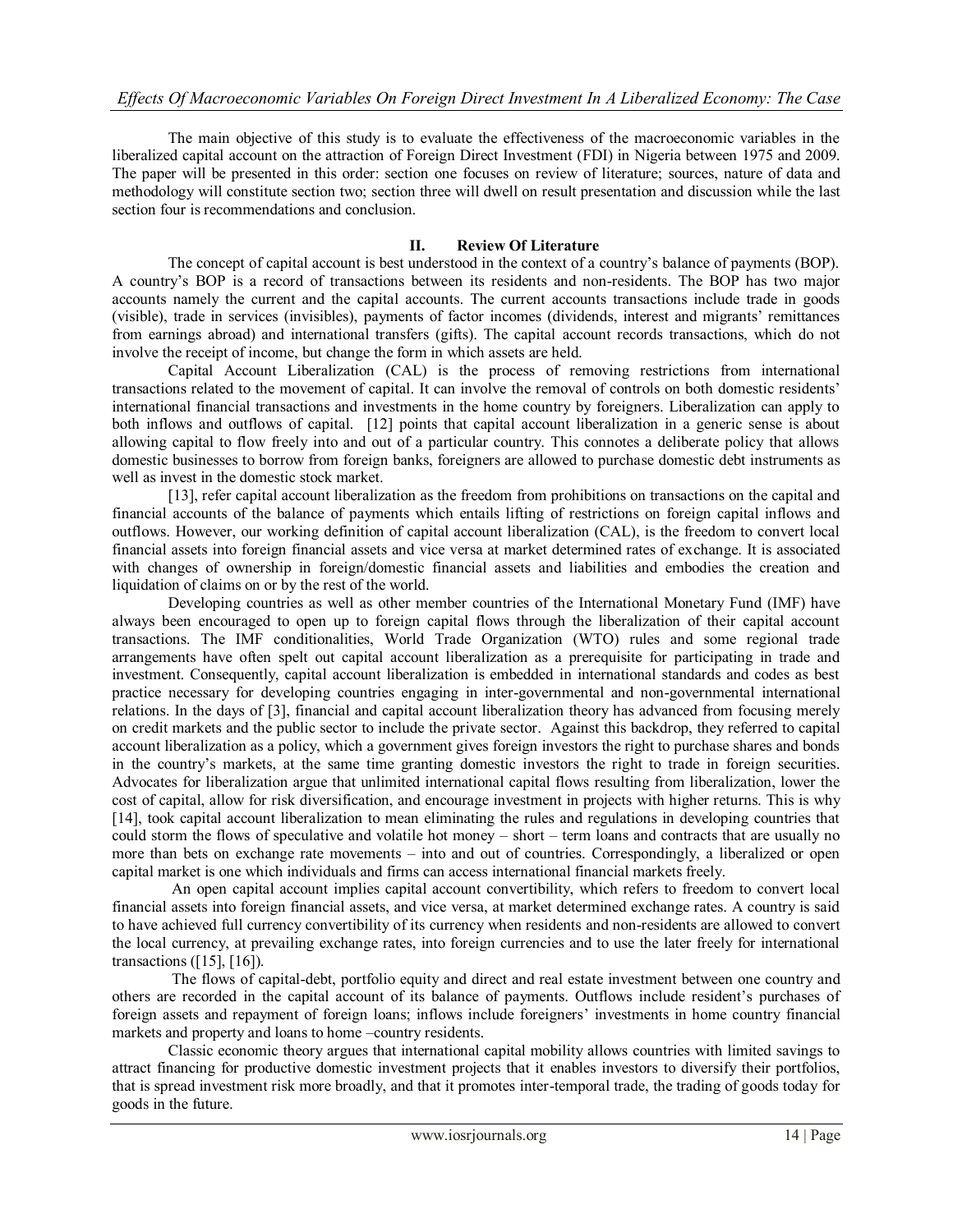[7], [8] suggest that the benefits of liberalizing capital account outweigh the potential costs. Citizens of countries with free capital movements would also enable corporations in these countries to raise capital in the international markets at a lower cost. Low levels of capital openness are associated with low levels per capita income; lower levels of trade openness, weaker financial development, higher levels of inflation, fixed exchange rates, and higher premium on the black market for foreign currencies. This is what [3] called financially repressed economy and also are referred to as politically repressed economies.

 [17] study on Egypt capital account liberalization reveals that savings increased by 6.0 percent of gross domestic product (GDP). The empirical study attested to the fact that changes in the index of financial openness, as a proxy for capital account liberalization, have positive correlation with growth, and the opening of stock markets to foreign participation is directly associated with investment booms.

 [18] found no association between the levels of capital account openness and economic growth, a finding that [19] replicated and extended. [20] showed that changes in capital account openness (liberalization) were associated with higher long – run growth. Focusing on emerging markets, it was also found that incidences of financial liberalizations were associated with subsequent economic growth.

 In some studies of openness on growth and the channels through which openness might produce growth, [21] finds scant evidence of the effects of openness on investment. [22] show that openness leads to financial "deepening" but only for advanced industrial nations. Hence, they propose that emerging market nations lack some key political economic institutions through which openness might act beneficially, which implies that openness has a contingent relationship to growth. [22], [23] among others found that financial or capital account or stock market liberalization leads to growth. [24] finds that liberalization leads to growth in middle to high-income countries. [25] revisit Edwards study, and while they reject his findings on methodological and other grounds, they suggest that liberalization does have a contingent relationship with growth.

[26], [27] in their works confirmed that capital account liberalization is a necessary strategy to attract private capital flows to substitute declining aids in developing countries. Capital account liberalization in these studies, correlated with growth as well as the deepening of the financial sector.

#### **III. Sources Of Data And Methods Of Data Collection**

The study relied essentially on secondary data which was sourced from various publications. Specifically, data was obtained from various issues of: Central Bank of Nigeria (CBN) Statistical Bulletin, Annual Reports and Statements of Accounts as well as the Economic and Financial Reviews of the CBN; publications of the National Bureau of Statistics (NBS); publications of the Federal Ministry of Planning, Economic Development and Finance. Nigerian Deposit Insurance Corporation (NDIC). Other sources included: The World Bank Policy Research Working Papers, United Nations Conference on Trade and Development (UNCTAD) Publications, IMF and OPEC Working Papers.

#### **IV. Model Specification/Formulation**

 Increase in aggregate economic activity impact significantly on gross domestic product (GDP). An increase in the GDP represents a favourable change in market size and income, which is expected to attract FDI. Furthermore, a rise in GDP signals positive growth in the economy. Price stability is an essential ingredient in the attraction of foreign direct investment as it promotes investors confidence. While high rate of inflation and price instability could erode profit and even capital. The level of exchange rate influences FDI inflows because, depreciation of the host country currency against the home country of the foreign investor, increases the relative wealth of foreigners thereby increasing the attractiveness of the host country for foreign investment. The implication is that depreciation of the currency of the host economy enables the foreigners to acquire more assets cheaply. While appreciation in the host economy makes it difficult for foreign investors to acquire assets from the host country.

 With capital account liberalization, the level of international reserve becomes a key consideration for policy makers. Reserves help to cushion the impact of cyclical changes in the balance of payment and help offset unanticipated shocks, which can lead to reversals of capital flows. Reserves also help sustain confidence on both domestic policy and exchange rate policy. Since government is the greatest provider of amenities, and infrastructures, the higher the level of government spending, the higher the living standard of the citizenry. Nigeria has experienced current account surpluses as it experienced deficits.

 A country with current account surpluses would be using some of the output to build up claims on the outside world. A growing country like Nigeria should be trying to acquire additional resources for capital formation in order to promote development. Nigeria should rather run current account deficits and build up debts to the outside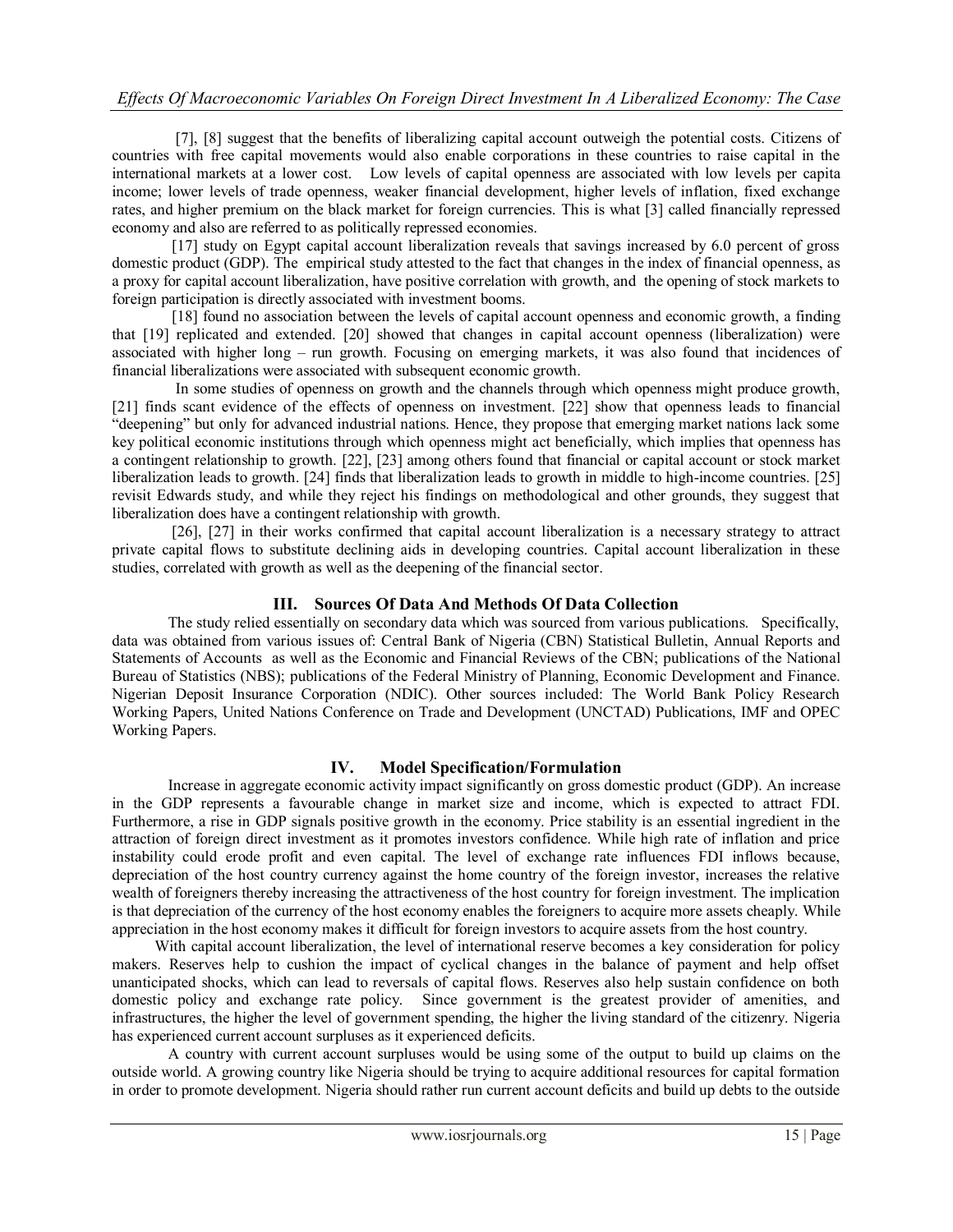world. This is what countries like USA did for most of the nineteenth century. A current account deficit is not bad if it can be financed on acceptable terms and if the proceeds of borrowing are used effectively.

 Open economies encourage more foreign investments. One indicator of openness is the relative size of the export sector. A decrease in tariffs will increase openness and vice-visa. Openness promotes the efficient allocation of resources through comparative advantage, allows the dissemination of knowledge and technological progress and encourages competition in domestic and international markets.

 Government overall fiscal policy deficit (-) or surplus (+) stands as a proxy for government fiscal discipline (GFD). Fiscal discipline gives a signal to investors as to the health of the economy. Moreover, if the fiscal situation is not under control, Central Bank policies can become inefficient because of the lack of fiscal discipline. Government fiscal discipline is a measure of macroeconomic stability which exerts enormous influence on Foreign Direct Investment decision in the host economy.

The functional relationship between the dependent and independent variables in this study is as follows:<br> $B_0 + B_1X_1 + B_2X_2 + B_3X_3 + U_3$  $Y_i = \beta_{0+1} \beta_1 X_1 + \beta_2 X_2 + \cdots + \beta_n X_n + U_i$  (1)

|                                  | $-1$ $P_0 + P_1 \rightarrow 1$ $P_2 \rightarrow 2$ $\rightarrow$ $P_1 \rightarrow P_1$ $P_2 \rightarrow P_1$ $P_3 \rightarrow P_2$                                                |
|----------------------------------|-----------------------------------------------------------------------------------------------------------------------------------------------------------------------------------|
| Where                            |                                                                                                                                                                                   |
|                                  | Y is the dependent variable. $X_1$ – Xn are the explanatory or independent variables (or regressors)                                                                              |
| U                                | is a stochastic, error or disturbance term                                                                                                                                        |
| $\mathbf{i}$                     | the i <sup>th</sup> observation                                                                                                                                                   |
| t                                | the t <sup>th</sup> observation                                                                                                                                                   |
| $\beta_1.\beta_n$                | are regression coefficients.                                                                                                                                                      |
| the constant term<br>$\beta_{o}$ |                                                                                                                                                                                   |
|                                  | $FDI = f(GDP, INF, EXR, FER, TGEXP, CAB, TO, GFD)$                                                                                                                                |
|                                  | $FDI_t = \beta_0 + \beta_1 GDP_t + \beta_2 INF_{2t} + \beta_3 EXP_{3t} + \beta_4 FER_{4t} + \beta_5 TGEXP_{5t} + \beta_6 CAB_{6t} + \beta_7 TO_{7t} + \beta_8 GFD_{8t} + U_t$ (2) |
| Where                            |                                                                                                                                                                                   |
| $FDI_t$                          | = Foreign Direct Investment in periods t. A proxy for the extent of Capital Account Liberalization.                                                                               |
| $GDP_t$                          | $=$ Gross Domestic Product in periods t.                                                                                                                                          |
|                                  |                                                                                                                                                                                   |
| $INF_{2t}$                       | $=$ Annual rate of inflation in period t.                                                                                                                                         |
| $EXR_{3t}$                       | $=$ Exchange rate between the Nigerian naira and US Dollar in                                                                                                                     |
|                                  | period t.                                                                                                                                                                         |
| $FER_{4t}$                       | $=$ Foreign Exchange Reserve in period t.                                                                                                                                         |
| $TGEXP_{5t}$                     | $=$ Government Total Expenditure in the economy in period t.                                                                                                                      |
| $CAB_{6t}$                       | $=$ Current Account balances in period t, the capital account                                                                                                                     |
|                                  | liberalization depends on the extent of the liberalization of CAB.                                                                                                                |
| $TO_{7t}$                        | = The share of total trade in Gross Domestic Product (GDP) in                                                                                                                     |
|                                  | periods t. (TT/GDP)                                                                                                                                                               |
| $GFD_{8t}$                       | = Government Fiscal Discipline                                                                                                                                                    |
| $U_t$                            | $=$ Error term or stochastic variable (s).                                                                                                                                        |
| $\beta_1 - \beta_8$              | $=$ Coefficients of the independent variables.                                                                                                                                    |
|                                  |                                                                                                                                                                                   |

# **V . Apriori Expectations**

On apriori basis, the regression parameter GDP is expected to be greater than zero – ie  $\beta_1 > 0$ . The relationship between GDP and FDI is expected to be positive. For inflation rate (INF), the regression parameter is expected to be less than zero – ie  $\beta_2 < 0$ . The regression parameter  $\beta_3$ (EXR) is expected to be less than zero ie  $\beta_3 < 0$ Exchange rate is the key price variable in the economy and performs dual role of maintaining international competitiveness, and serving as a nominal anchor for domestic prices. Therefore, the relationship between Exchange rate appreciation and FDI is expected to be negative. The model parameters FER is expected to be more than zero ie  $\beta_4 > 0$ . The relationship between foreign exchange reserve (FER) and FDI inflow is expected to be positive. The parameter (TGEXP) is expected to be greater than zero- ie  $\beta_5 > 0$ . The relationship between total Government Expenditure (TGEXP) and FDI is expected to be positive. The model parameter CAB is expected to be less than zero - ie  $\beta_6$  < O. When the model parameter  $\beta_6$  > 0. The model parameter (TO) is expected to be more than zero- ie  $\beta_7$  > 0. The relationship between openness (market size) and FDI inflow is expected to be positiv  $\beta_7 > 0$ . The relationship between openness (market size) and FDI inflow is expected to be positive. parameter, government fiscal discipline (GFD) is expected to be more than zero ie  $\beta_8 > 0$  in a fiscally disciplined economy. This shows that the relationship between FDI and government fiscal discipline is positive but negative when there is fiscal indiscipline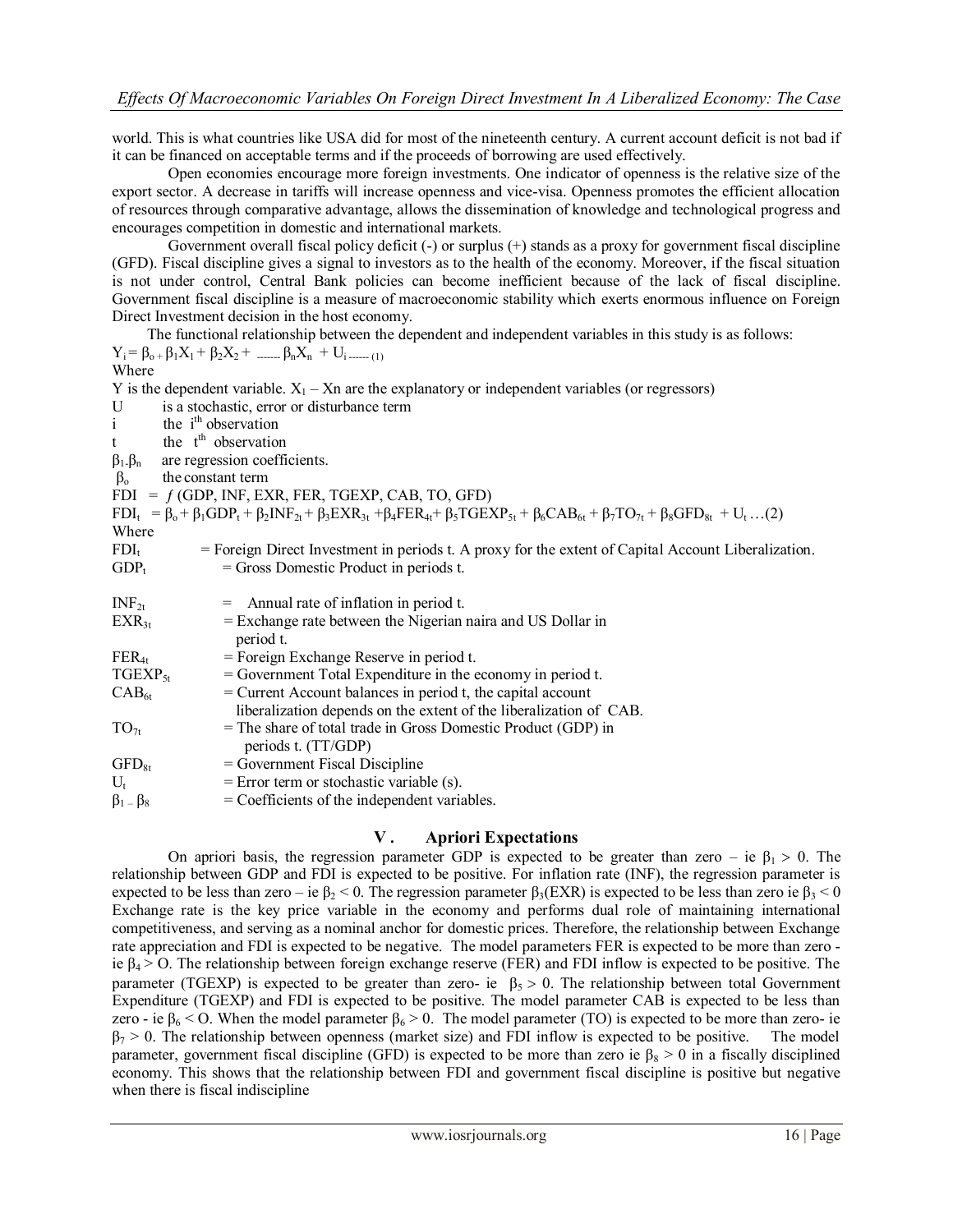## **VI. Method Of Study**

 The statistical tools employed in the study were the ordinary least square (OLS), co-integration and error correction model (ECM) techniques of econometric analysis.

#### **VII. Unit Root Test Results**

 Scholars have pointed that most time series variables are non-stationary and using non-stationary variables in a model might lead to spurious regressions. Unit root test was employed to determine the time series characteristic of the variables.

The summarized result represented in table 1 shows that at various critical levels (1%, 5% and 10%), all the variables were found to be integrated at order one, ie I (1).

| <b>Table 1 AUGMENTED DICKEY FULLER (ADF) TEST FOR STATIONARITY</b> |            |                    |    |  |  |  |
|--------------------------------------------------------------------|------------|--------------------|----|--|--|--|
| <b>VARIABLES</b>                                                   | ADF        | <b>ORDER</b>       | OЕ |  |  |  |
|                                                                    |            | <b>INTEGRATION</b> |    |  |  |  |
| <b>FDI</b>                                                         | $-4.62941$ | I(1)               |    |  |  |  |
| <b>EXR</b>                                                         | $-3.83786$ | I(1)               |    |  |  |  |
| <b>INFR</b>                                                        | $-6.19493$ | I(1)               |    |  |  |  |
| <b>TGEXP</b>                                                       | $-4.44213$ | I(1)               |    |  |  |  |
| <b>GDP</b>                                                         | $-3.21524$ | I(1)               |    |  |  |  |
| <b>FER</b>                                                         | $-5.20594$ | I(1)               |    |  |  |  |
| TO                                                                 | $-4.77895$ | I(1)               |    |  |  |  |
| CAB                                                                | $-6.20215$ | I(1)               |    |  |  |  |
| GFD                                                                | $-4.95886$ | I(1)               |    |  |  |  |
|                                                                    |            |                    |    |  |  |  |

This result suggests a long run relationship since all the variables are integrated of the same order. But it has to be confirmed using Johansen co-integration test.

#### **VIII. CO-Integration Test Result**

The Johansen co-integration test uses two statistics test namely: the trace test and the maximal Eigenvalue test. The first row in each of the table tests the hypotheses of no co-integrating relationship while the second row tests the hypothesis of one co-integrating relation and so on, against the alternative of full rank of co-integration. We present the results in table 2

# **Table 2: Co-integrating Test Result between FDI and Components of Macroeconomic variables**

|            |                     | 5 Percent      | Percent        | Hypothesized   |  |
|------------|---------------------|----------------|----------------|----------------|--|
| Eigenvalue | Likelihood<br>Ratio | Critical Value | Critical Value | No. of $CE(s)$ |  |
| 0.988720   | 385.1839            | 192.89         | 204.95         | None **        |  |
| 0.887111   | 237.1887            | 156.00         | 168.36         | At most $1$ ** |  |
| 0.792284   | 165.2040            | 124.24         | 133.57         | At most $2$ ** |  |
| 0.715904   | 113.3417            | 94.15          | 103.18         | At most $3$ ** |  |
| 0.637124   | 71.81309            | 68.52          | 76.07          | At most $4 *$  |  |
| 0.399529   | 38.36119            | 47.21          | 54.46          | At most 5      |  |
| 0.291111   | 21.52982            | 29.68          | 35.65          | At most 6      |  |
| 0.247528   | 10.17595            | 15.41          | 20.04          | At most 7      |  |
| 0.023686   | 0.791049            | 3.76           | 6.65           | At most 8      |  |

\*(\*\*) denotes rejection of the hypothesis at 5% significance level.

Trace Statistic test indicates 5 co-integrating variables (s) at 5% and 1% level of significance Source: E-view estimated result performed by authors.

 The above result denotes the existence of co-integration between foreign direct investment (FDI) and Gross Domestic Product (GDP) , annual rate of inflation (INF), exchange rate (EXR), foreign exchange reserve (FER), current account balance (CAB), total government expenditure (TGEXP), trade openness(TO) and government fiscal discipline (GFD) at the period.. It shows the rejection of null hypothesis of no co-integration and acceptance of the alternative of co-integration. So, the results suggest existence of a stable long run relationship between FDI and components of macroeconomic variables.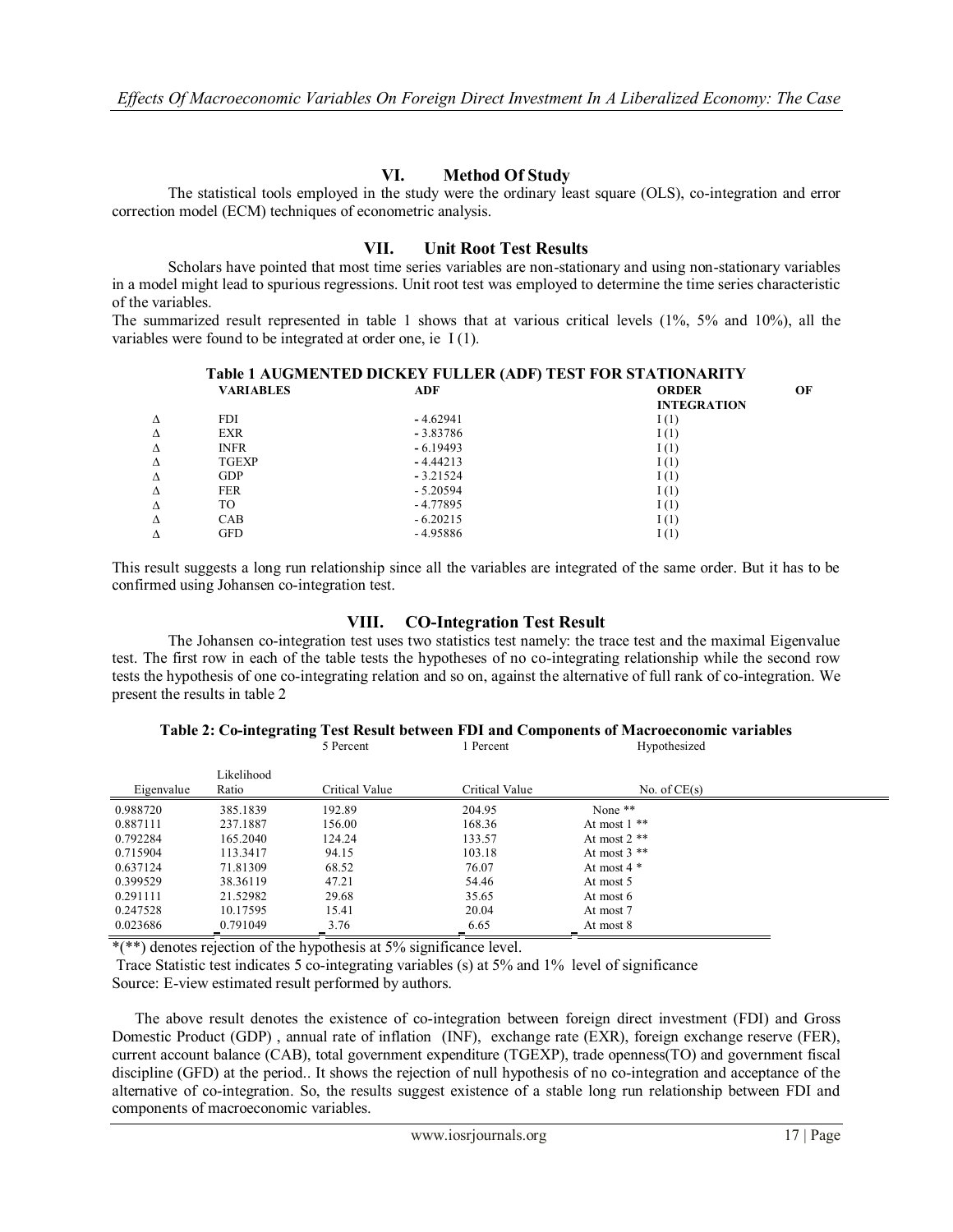# **IX Error Correction Model**

In order to develop the error correction model, the lagged residuals are incorporated in the OLS estimation, incorporating the first differences of all the variables and the differences of all variables from the co-integrating vector as independent variables. The methodology employed in deriving the preferred shot-run dynamic model is the generating specific approach. Initially, a highly general error correction model was specified, which included lags up to the second order. This general model was then tested in order to arrive at a parsimonious specification. The parsimonious results for the model are presented below.

#### **X. Parsimonious Regression Results**

| Dependent Variable: D(LOG(FDI))<br>Method: Least Squares<br>Date: 11/01/11 Time: 12:00<br>Sample(adjusted): 1978 2009<br>Included observations: 32 after adjusting endpoints |             |                       |             |             |
|------------------------------------------------------------------------------------------------------------------------------------------------------------------------------|-------------|-----------------------|-------------|-------------|
| Variable                                                                                                                                                                     | Coefficient | Std. Error            | t-Statistic | Prob.       |
| C                                                                                                                                                                            | 0.142891    | 0.109286              | 1.307493    | 0.2121      |
| $D(LOG(FDI(-1)))$                                                                                                                                                            | 0.335646    | 0.130587              | 2.570285    | 0.0222      |
| $D(LOG(FDI(-2)))$                                                                                                                                                            | 0.266452    | 0.085097              | 3.131166    | 0.0074      |
| D(LOG(EXR))                                                                                                                                                                  | 0.649462    | 0.158223              | 4.104732    | 0.0011      |
| D(LOG(NFR))                                                                                                                                                                  | 0.071621    | 0.054015              | 1.325962    | 0.2061      |
| D(LOG(TGEXP))                                                                                                                                                                | 0.545814    | 0.200242              | 2.725776    | 0.0164      |
| $D(LOG(TGEXP(-1)))$                                                                                                                                                          | 0.608346    | 0.203599              | 2.987962    | 0.0098      |
| D(LOG(GDP))                                                                                                                                                                  | 0.659487    | 0.314046              | 2.099969    | 0.0543      |
| $D(LOG(GDP(-1)))$                                                                                                                                                            | $-2.298651$ | 0.465184              | -4.941384   | 0.0002      |
| D(LOG(FER))                                                                                                                                                                  | 0.278836    | 0.088119              | 3.164306    | 0.0069      |
| D(LOG(TO))                                                                                                                                                                   | 0.489205    | 0.183922              | 2.659845    | 0.0187      |
| $D(LOG(TO(-1)))$                                                                                                                                                             | 0.213612    | 0.221911              | 0.962604    | 0.3521      |
| $D(LOG(TO(-2)))$                                                                                                                                                             | 1.606003    | 0.242239              | 6.629842    | 0.0000      |
| D(LOG(CAB))                                                                                                                                                                  | $-0.031569$ | 0.028429              | $-1.110457$ | 0.2855      |
| $D(LOG(CAB(-1)))$                                                                                                                                                            | $-0.052435$ | 0.026327              | $-1.991650$ | 0.0663      |
| D(LOG(GFD))                                                                                                                                                                  | $-0.186083$ | 0.059639              | $-3.120144$ | 0.0075      |
| $D(LOG(GFD(-1)))$                                                                                                                                                            | $-0.386373$ | 0.068009              | $-5.681170$ | 0.0001      |
| $ECM(-1)$                                                                                                                                                                    | $-0.990417$ | 0.158317              | $-6.255921$ | 0.0000      |
| R-squared                                                                                                                                                                    | 0.961123    | Mean dependent var    |             | 0.255103    |
| Adjusted R-squared                                                                                                                                                           | 0.913916    | S.D. dependent var    |             | 0.598619    |
| S.E. of regression                                                                                                                                                           | 0.175635    | Akaike info criterion |             | $-0.342497$ |
| Sum squared resid                                                                                                                                                            | 0.431867    | Schwarz criterion     |             | 0.481980    |
| Log likelihood                                                                                                                                                               | 23.47995    | F-statistic           |             | 20.35966    |
| Durbin-Watson stat                                                                                                                                                           | 1.890135    | Prob(F-statistic)     |             | 0.000000    |

From the above parsimonious long run model, Exchange Rate (EXR), Inflation Rate (INFR), Total Government Expenditure (TGEXP), Gross Domestic Production (GDP), Foreign Exchange Reserve (FER), Trade Openness (TO), Current Account Balance (CAB) and Government Fiscal Discipline explained 96.1% change in Foreign Direct Investment (FDI). That is the explanatory variables included in the model explained significant changes in FDI. The overall regression was significant at 1%. Error correction coefficient was high, rightly signed and significant. Some of the coefficients of the variables of interest have the expected signs while some do not.

Exchange Rate (EXR) appeared with a positive sign. This means that the apriori expectation was met. This is a clear indication of the depreciation of the domestic currency-naira against foreign currencies. This indicates that a unit increase in Exchange Rate (EXR) results in the increase of FDI by 0.6494.

The variable of Inflation Rate (INFR) does not meet with the apriori expectation because it showed a positive sign. The implication is that a unit increase in inflation brings about 0.0716 increase in FDI. This was as a result of the domestic inflation not affecting international transactions. There was so much money in the economy occasioned by the oil boom. And because Nigeria is an oil economy, foreigners did not mind its domestic monetary conditions.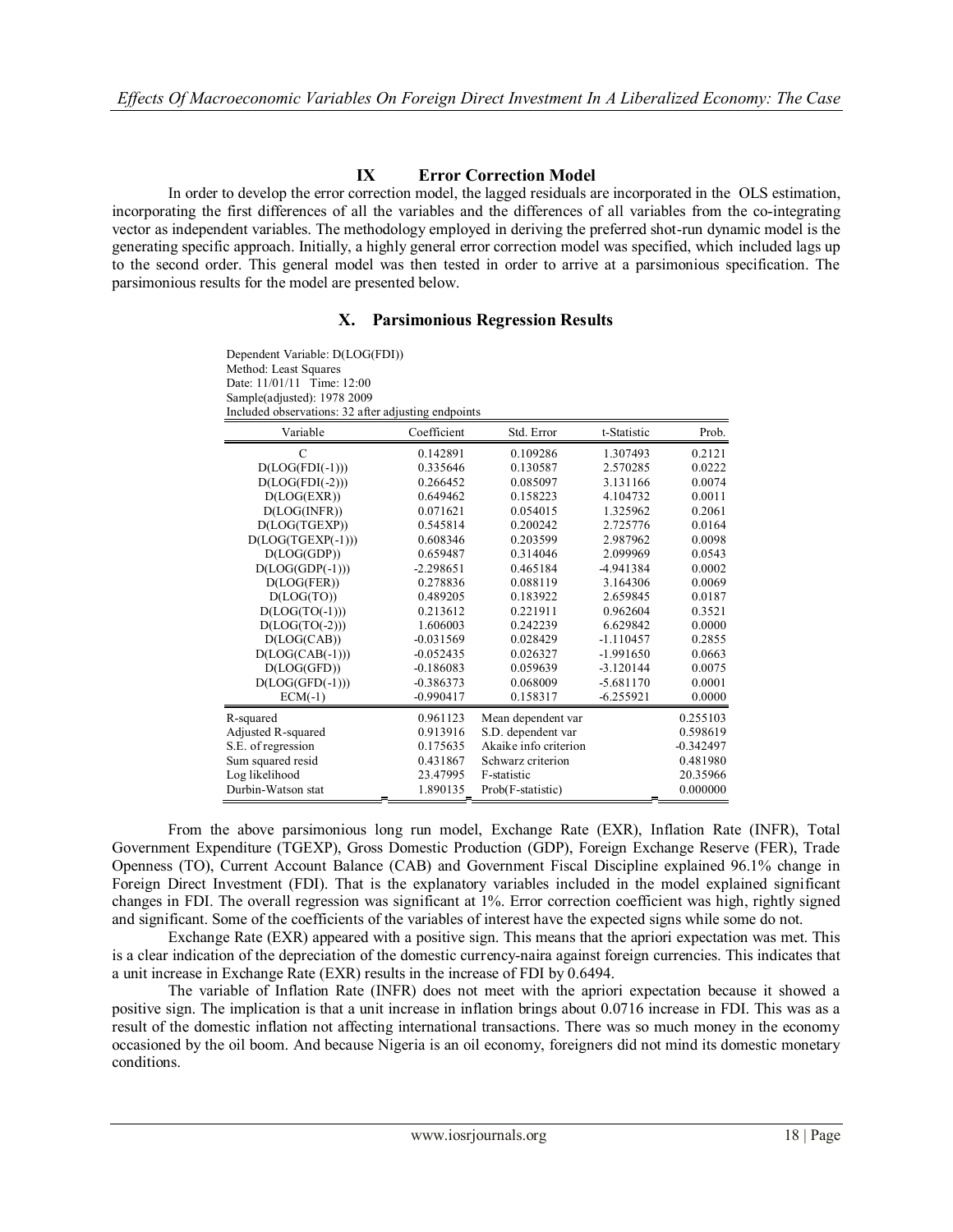The Total Government Expenditure has a positive sign, matching with the economic expectations. The implication is that as government increases its expenditure on providing amenities, infrastructures that will be attracting FDI. It is also positive in its lag 1 showing 0.6083.

The current value of GDP shows positive sign according to the apriori expectations. The lagged value of -2.2986 shows that a unit increase in GDP brings about a decrease in FDI of 2.2986 indicting that the economy was readjusting for better but could not attract foreign investment because, government could not manage the economy with some level of transparency hence Nigeria's high rating in corruption. Then the anti –corruption Act was not instituted.

The Foreign Exchange Reserve has its current value as positive which corresponds with the apriori expectation. This explains that a unit increase in the foreign reserves will bring about an increase in the FDI to the tune of 0.2788, showing sustenance on both domestic and exchange rate policies.

The total Trade Openness, (TO) , has its current value as positive, showing 0.4892 to mean that a unit increase in Trade Openness will result in an increase in FDI to the tune of 0.4892. The lagged values of (TO) in 1 and 2 also showed positive signs tallying with the apriori expectation. After the establishment of Acts 16 and 17 and foreign exchange (monitoring and miscellaneous Acts) in 1995, the share of trade increased. Current and lagged values in CAB indicated negative signs. This established the fact that Nigeria was producing much for the outside world but only that proceeds were on foreign goods and services, without using the funds for economic management.

The current and lagged 1 values of GFD are both negative signs. This shows that a unit increase in GFD brings about a reduction in FDI inflow. Fiscal Discipline increases foreign investors, but in the Nigerian case, there has never been Fiscal discipline in both military and civilian regimes.

The overall regression is very significant at 1% with F-value of 20.35966 and  $R^2$  of 96.11% which showed that the selected variables accounted for the changes and variations in FDI while other factors not captured in the model accounted for only 3.89%. This showed that the regression line is well fitted. Adjusted R-squared confirmed this by its value of 91.3%. The overall regression is significant given the probability of the F-statistic.

#### **XI. Recommendations**

On the basis of the outcome of our analysis the following recommendations are necessary.

(i)The Nigerian government should promote non-oil exports and make sure that there is a reduction in the dependence on imports of goods and raw materials.

(ii) The diversification of the economy should be paramount in the minds of the managers of our economy. This will help in the attraction of FDI should the country specialize in certain productions. Cassava production in the country has evidenced this.

(iii) It is imperative that the country has to promote private sector led growth and the creation of enabling environment, especially infrastructure for the private sector in Nigeria to be intensified.

(iv) There is the need for proper management of exchange rate, reserves, interest rate, transparent privatization process, combating corruption, enforcing civil service and judicial reforms and adequate maintenance of security of life and property.

(v) The country should plan to reduce the level of budget deficit owing to improper management and improve on financial discipline through accountability and transparency in resources allocation.

(v) There should be proper management of our foreign debts to ensure that debts do not accumulate again. As in other liberalized countries, more ports and export free zones should be built.

#### **XII. Conclusion**

 There is large consensus that FDI is positive, subject to the presence of a sufficient level of human capital, depth of domestic financial integration, quality of governance and other macroeconomic conditions in the host country.

Apart from having the absorption capacity in the home country, in Nigeria's case, the desired policies are not in place – major basic enterprises were wholly owned by government which significantly reduces the role of FDI attraction. In Nigeria's development efforts investment policies have been interpreted as not being friendly. However, literature has it that for any country to succeed in the speedy attraction of FDI, the country must sequentially adopt their policies with banking and financial reforms coming first. Nigeria is yet to get over its banking and financial reforms.

 At a more general level, the importance of a country's absorptive capital has been recently highlighted by several empirical studies. It was found out that international flows of capital stimulate productivity spill over only in